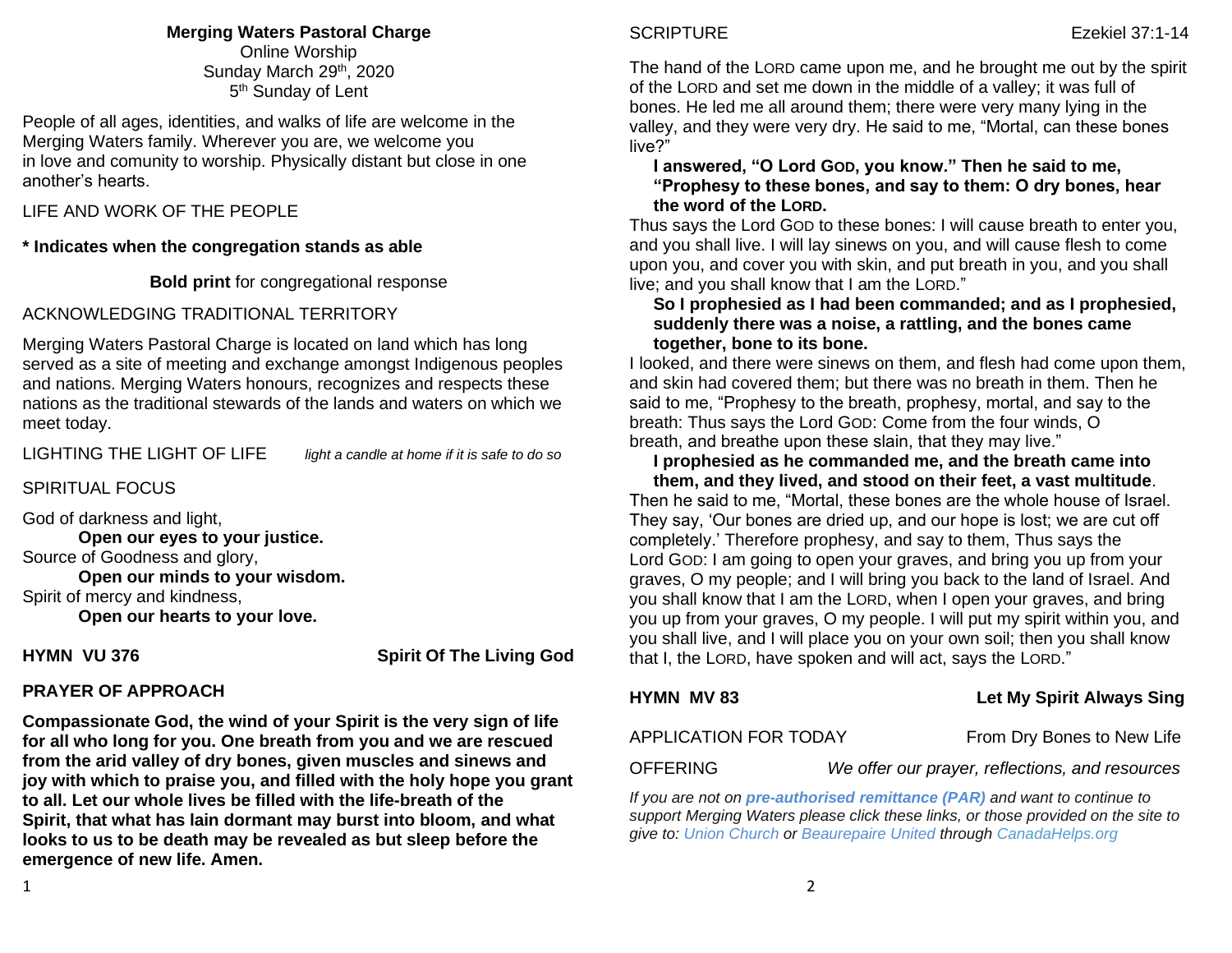| MUSICAL OFFERING                                                                                                                                                                | Inner Peace                               | Thank y                                                                                                 |  |
|---------------------------------------------------------------------------------------------------------------------------------------------------------------------------------|-------------------------------------------|---------------------------------------------------------------------------------------------------------|--|
| As performed at Union Road Show 2015<br><b>PRAYER OF DEDICATION</b>                                                                                                             | Words: The Dalai Lama Music: Karl Jerkins | <b>MERGING WATERS PAS</b><br>THE UNITED CHURCH O                                                        |  |
| May these gifts provide for your work to be done.<br>May they bring hope to those in fear and peace to those in despair.<br>Revealing love through the work they support. Amen. |                                           | <b>UNION CHURCH</b><br><b>STE. ANNE DE BELLEV</b><br>« An Affirming Congreg<br>Pierre Gallant; Union Mu |  |

# **PRAYERS OF JOY AND CONCERN**

### **THE JESUS PRAYER FOR TODAY**

#### **O, Source of Life**

**Connectedness beyond simple perception, We hold our experience of you as sacred. May we choose to live the good you call for In our lives as well as our imaginings. Nourish our bodies and spirits inspiring us To share the abundance we have. Challenge us to show understanding and love for others As we need to be understood and loved. Help us overcome our shortcomings To be our best selves As you have, do, and will always know we can Forever and ever. May we all make it so. Amen**

#### **HYMN VU 409 Morning Has Broken**

#### COMMISSIONING & BENEDICTION

#### MUSICAL SENDING You'll Never Walk Alone

# *As performed at the Union Road Show 2012*

 by Rogers and Hammerstein arranged by Pierre Gallant inspired and adapted from Nina Simone



Would you like to get on Pre-Authorised Remittance? [Download the PAR Form,](http://mergingwaters.ca/mt-content/uploads/2020/03/form_par-authorization.pdf) print and send it in with a void cheque to either:

Union Church 24 Maple Sainte-Anne-de-Bellevue Qc, H9X 2E6

Beaurepaire United 25 Avenue Fieldfare Beaconsfield, QC H9W 4W4

Attributions: New Revised Standard Version Bible, copyright © 1989 the Division of Christian Education of the National Council of the Churches of Christ in the United States of America. Used by permission. All rights reserved. Spiritual Focus from *Eggs and Ashes* by Ruth Burgess and Chris Polhill pp. 82-83.

Prayer of Approach adapted from **Come Out! On the Breath of God, Service Prayers for the fifth Sunday of Lent** was written by the Rev. Elizabeth Dilley, Minister and Team Leader for MESA, Ministerial Excellence, Support and Authorization Team. Copyright 2020, Justice and Local Church Ministries, Faith INFO Ministry Team, United Church of Christ, 700 Prospect Avenue, Cleveland, OH 44115- 1100. Permission granted to reproduce or adapt this material for use in services of worship or church education. All publishing rights reserved.

Jesus Prayer For Today by Rev. Ryan Fea, © 2020. Used with permission. All rights reserved. Hymn Reprint & Podcasting Licences: One Licence # A-730039 & CCLI Licence # 11249529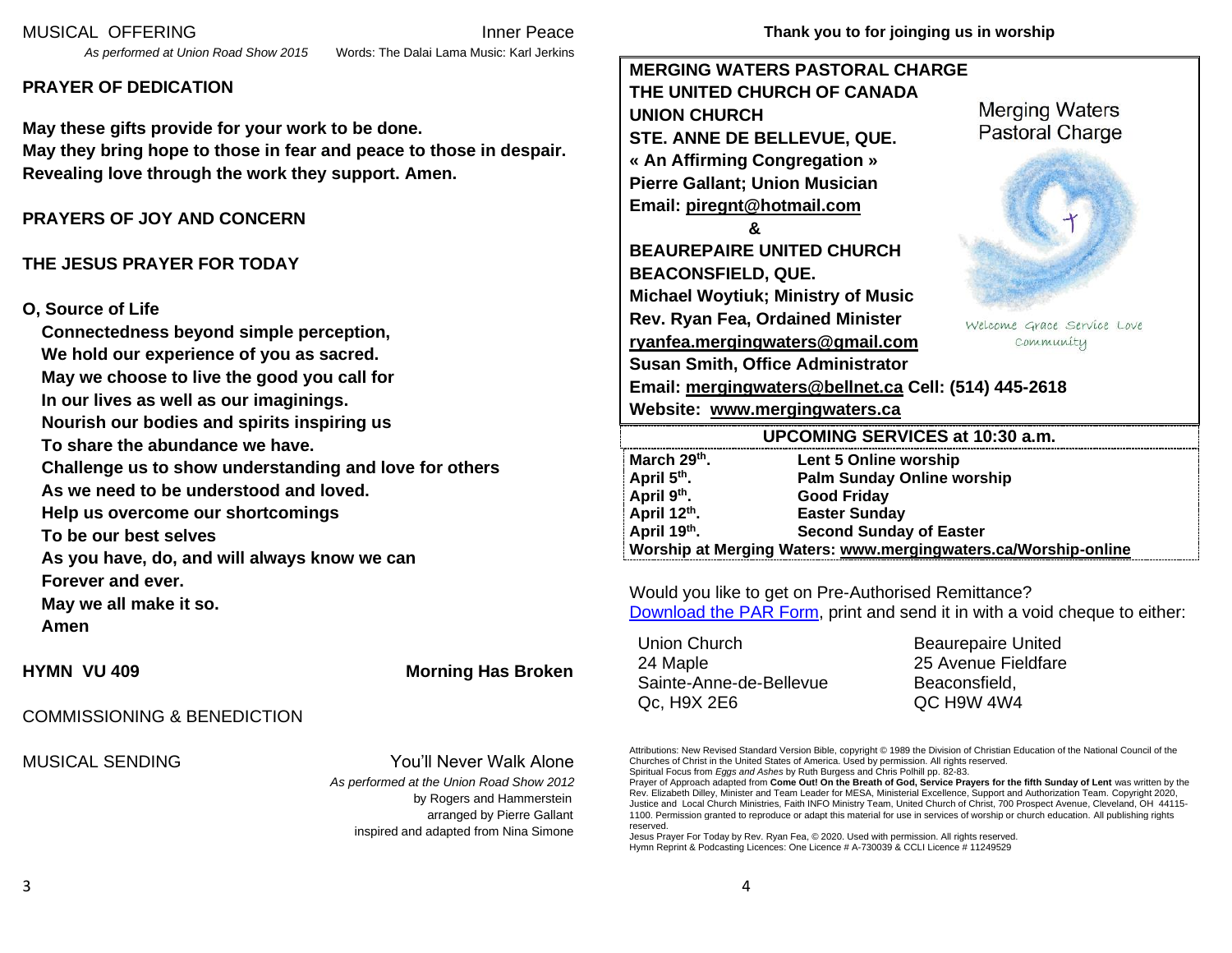#### **HYMN LYRICS**

#### **Voices United 376 Spirit Of The Living God**

**Spirit of the living God, fall afresh on me. Spirit of the living God, fall afresh on me. Melt me, mould me, fill me, use me. Spirit of the living God, fall afresh on me.**

**Spirit of the Living God, move among us all; make us one in heart and mind, make us one in love: humble, caring, selfless, sharing. Spirit of the Living God, fill our lives with love!**

#### **Voice United 409 Morning Has Broken**

**Morning has broken like the first morning, blackbird has spoken like the first bird. Praise for the singing! Praise for the morning! Praise for them, springing fresh from the Word!**

**Sweet the rain's new fall sunlit from heaven, like the first dewfall on the first grass. Praise for the sweetness of the wet garden, sprung in completeness where God's feet pass.**

**Ours is the sunlight! Ours is the morning born of the one light Eden saw play! Praise with elation, praise every morning, God's recreation of the new day!**

**Let my spirit always sing, though my heart be wintering. Though the season of despair give no sign that you are there, God to whom my days belong, let there always be a song.**

**Though my body be confined, let your word engage my mind, let the inner eye discern how much more there is to learn, see the world becoming whole through the window of the soul.**

**Let your wisdom grace my years, choose my words and chase my fears, give me wit to welcome change, to accept, and not estrange, let my joy be full and deep in the knowledge that I keep.**

**Let my spirit always sing, to your Spirit answering, through the silence, through the pain know my hope is not in vain, like a feather on your breath trust your love, through life and death.**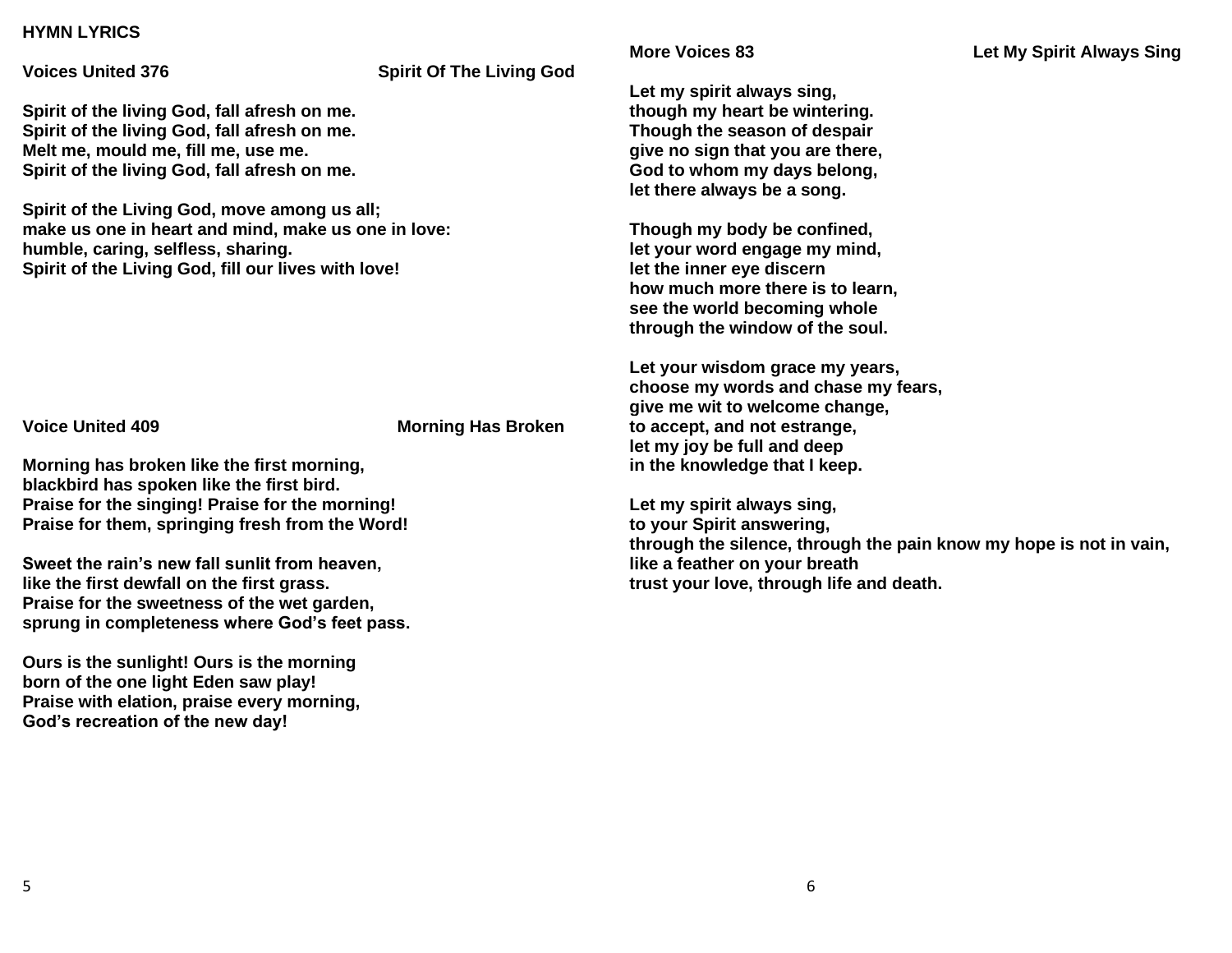### **ANNOUNCEMENTS**

## **Office is closed but work of the church continues.**



Please be patient when sending messages to the office through email or over the phone as Susan Smith, office administrator extraordinaire, like Rev. Ryan and other staff, will work from home for the foreseeable future, to keep the life of the community safe, growing, and adapting to life today.

**Gatherings Postponed:** As we all deal with the impacts of the COVID-19 virus on daily life it both Merging Waters Pastoral Charge preaching points will be cloing their buildings for time being. The buildings will be checked in on regularly by members of the buidlings commitees. Many groups have halted their gathering practice and gone online, remember to check their websites or call if you are still deciding to head out.

**Merging Waters Pastoral Charge is a community that cares:** In this time of trial we are here for one another. Rev. Ryan and the pastoral care team are here for you and available through email, phone, and instant messenger. Please reach out to one another in support – stay in touch with others and ask for help when you need it. We may not be in the same room but we are in one another's hearts and in the love of God. We aren't sharing germs but we are sharing the love. Keep in touch.

## Rev. Ryan Fea:



[ryanfea.mergingwaters@gmail.com](mailto:ryanfea.mergingwaters@gmail.com)

Ivy Lewis Union Pastoral Care Chair: [lewisir@hotmail.com](mailto:lewisir@hotmail.com) Diane Nene Bearepaire Pastoral Care Coordinator: [dianenener@icloud.com](mailto:dianenener@icloud.com)

#### **Spiritual Practices:** We aren't meeting in-person but we are still



supporting those practices that nurture the faith life of the community. Check out the new Merging Waters Web resources at [www.mergingwaters.ca](http://www.mergingwaters.ca/) Click on "Spiritual Life" in the menu and find new pages dedicated to at-home yoga, meditation and contemplation, and our online worship. Keep an eye out for new option for connecting with Rev. Ryan for times of study/discussion, reflection, and prayer online.

**Church Online:** Worship will be held online Sundays at 10:30 am. Please join us at [www.mergingwaters.ca/Worship-online/](http://www.mergingwaters.ca/Worship-online/) and you will find videos, music, and the opportunity to make your weekly offerings. On top of allowing us to worship together while physically distancing you also have no parking problems, you can refill you coffee anytime, church in your pijamas, you can mute the pastor – but don't.



Please note that the planned joint worship at Summerlea United Church for March 29<sup>th</sup> has been postponed, we will continue to worship online.

**Joy And Concern:** Are here individuals and situations that you would ask that we pray for aloud in the time of prayer at this week's online worship? Please email them to Rev. Ryan at [ryanfea.mergingwaters@gmail.com](mailto:ryanfea.mergingwaters@gmail.com) by Friday night. If you miss the time to submit any not included in the service will be prayed for in our hearts or during next week by the prayer circle.